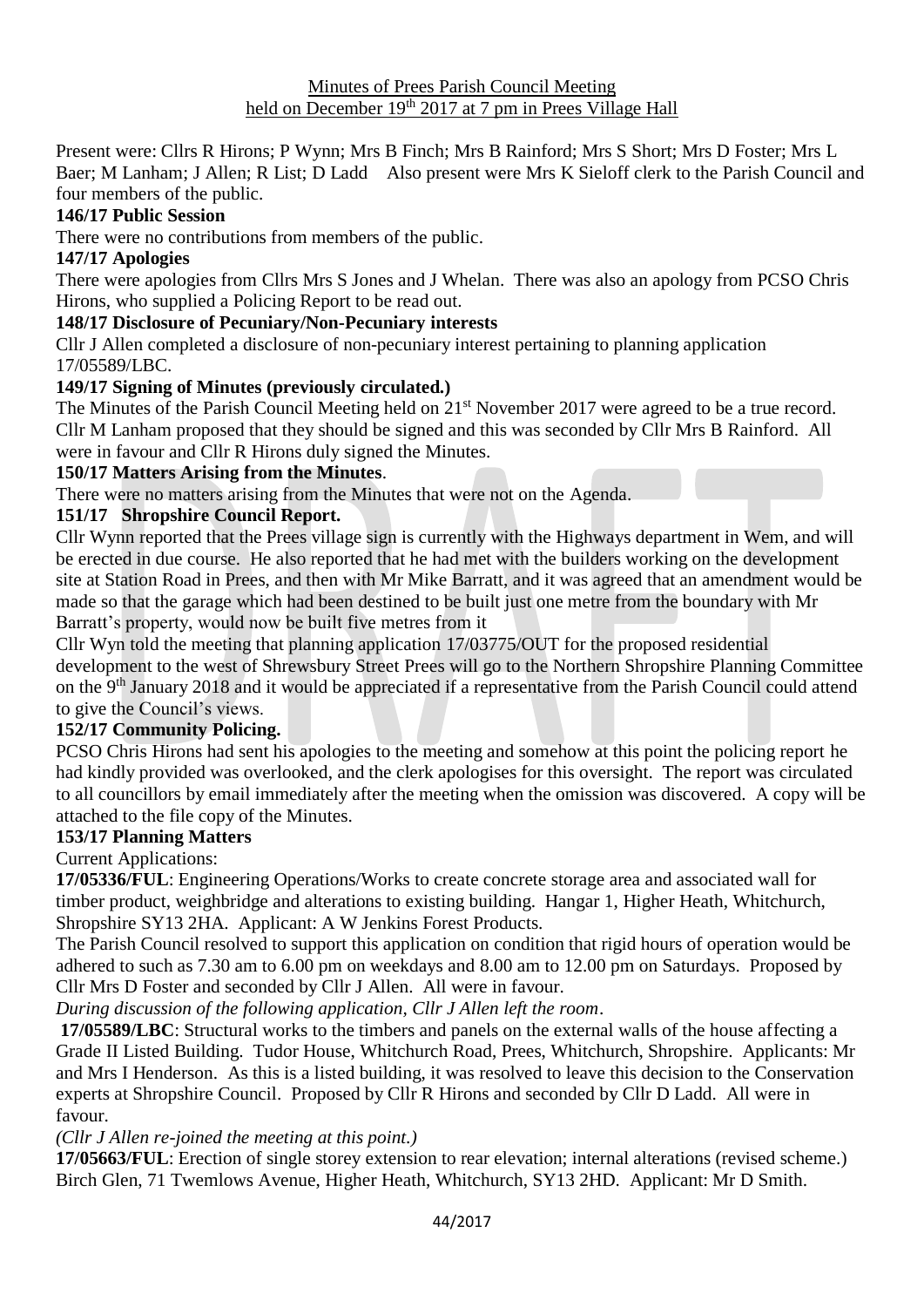It was resolved that the Parish Council's support for this application should be registered. Proposed by Cllr Mrs D Foster and seconded by Cllr Mrs L Baer. All were in favour.

**17/05750/FUL** : Erection of two storey side extension. Laurel Bank, Painters Lane, Fauls, Whitchurch, Shrops SY13 2AT. Mr J Scarratt

The Parish Council had received letters from three residents listing reasons for their objections to this application and these were read out. The Parish Council agreed that this is a much-extended property and to allow more would be over-development of this site and the house would not sit easily in its context. There were also concerns expressed about the available parking and the dispersal of surface water. The Parish Council resolved to register its objection to the application. This was proposed by Cllr R Hirons and seconded by Cllr Mrs B Finch. All were in favour.

**17/05425/FUL** :Conversion of redundant church into residential dwelling: alterations to access with off-road parking area and associated works. United Reform Church, Mill Street, Prees, Shropshire. Mr Paul Garvey. The Parish Council resolved that its support for this application should be registered. Proposed by Cllr M Lanham and seconded by Cllr Mrs D Foster. All were in favour.

**17/05738/V106W**: Variation of Section 106 for planning application no 17/03955/REM (Approval of reserved matters : appearance; landscaping; layout; scale; pursuant to 14/00513/OUT for the erection of one dwelling with detached double garage) to remove the requirement to contribute towards affordable housing. Land adjacent to The Croft, Towers Drive, Higher Heath, Whitchurch, Shropshire SY13 2HQ. Mr and Mrs Bennion. The Parish Council resolved to object to the application based on current information. Proposed by Cllr R Hirons and seconded by Cllr Mrs D Foster. All were in favour.

Cllr R Hirons advised the meeting that application 17/05815/FUL for the erection of thirteen dwellings on a part of Prees Industrial Estate, which had only been received on the day of the meeting, would be considered at the next PC meeting on 16<sup>th</sup> January as that date was just inside the consultation period. In the anticipation of much public interest in this application the clerk was asked to put up public notices in the Post Office and on the PC notice-board. The clerk was also asked to arrange a site-visit.

# **Planning decisions received** from Shropshire Council.

**17/02013/VAR**: Removal of Condition 2 attached to Planning Permission N/06/24/PR/749 dated 07/03/2006 to allow for the retention of, and the unencumbered occupation of the traditional building now converted to residential use, and subsequently extended in 2015. Barn conversion at The Old Mushroom Farm adjoining The Hazels, Mickley, Tern Hill, Shropshire TF9 3QW. Decision: grant permission.

**17/03501/FUL:** Erection of agricultural storage/livestock building. Newbury House, Lower Heath, Prees, Whitchurch, Shropshire SY13 2BT. Decision: grant permission.

**17/04334/LBC** : Works to a Grade ll listed building including repairs to and replacement as necessary of timber frame to south/north elevations; removal of cement render to whole of timber framed part of building, removal of brick infill panels and replacement with lightweight infill panels; replacement windows; reduction in size of three dormers to north elevation; reduction in size of two dormers to south elevation; removal of two 1970s door openings and reinstatement of original single door and framing to north elevation; external timber cladding of existing painted breeze block extension to east elevation. Laburnum Cottage, Lower Heath, Whitchurch, Shropshire SY13 2BG. Decision: grant permission. **17/05390/LBC**: Replace two wooden ground floor windows affecting a grade ll listed building. Prees Cottage, 9 Whitchurch Road, Prees, Whitchurch, Shropshire SY13 2DG. Decision: grant permission.

### **154/17 Parish Matters.**

• Continuing concerns about the use of local roads by cycling groups.

Cllr J Allen read the response from the Chairman of Cycling Time Trials Liverpool District to a letter voicing the Parish Council's concerns. The letter advises that alternative routes, away from the A49 and A41 are being sought and that there are plans to move the assembly point away from the roundabout at Prees Heath to the Prees Cricket and Recreation Club. The clerk was asked to consult other local parish councils to see if they have similar concerns. The clerk was also asked to forward the response from the cycling club to the local Police and Highways.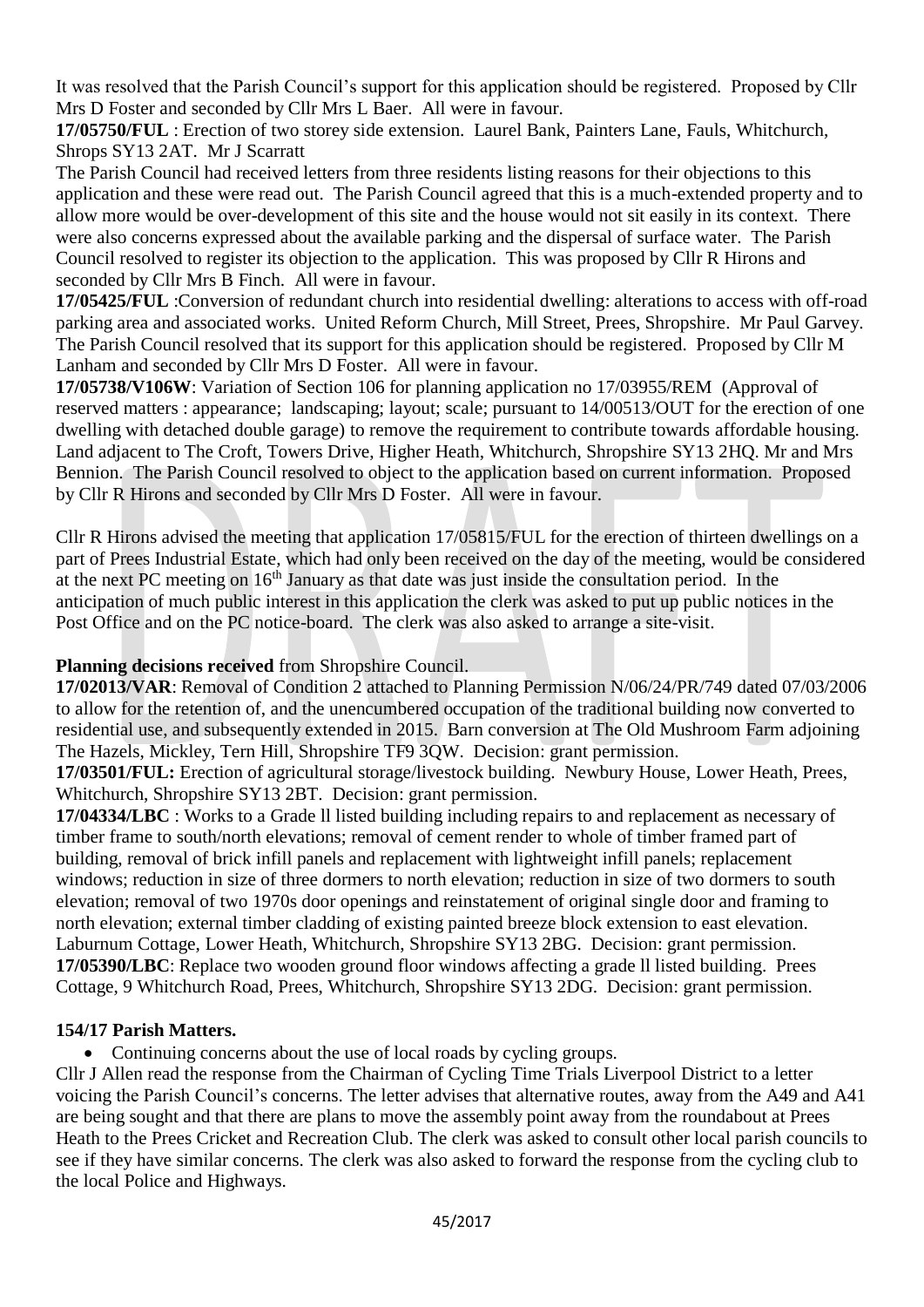## • The Square, Prees.

Cllr R Hirons reported that we have heard from the solicitors handling Denzil Hollis's estate that the trustees are in a position to move forward 'in the near future'. Some councillors present advised that work is already in progress on the site but that there are reports of plastic guttering being used. (The buildings at the Square are of course in the Conservation area of the village.) Cllr P Wynn undertook to pass this information on to the relevant body at Shropshire Council.

# **155/17 Parish Council Matters**

• South Staffordshire and Shropshire Healthcare: Council of Governors.

Cllr Mrs S Short suggested that she could act as a conduit of information to the clerk, who could then disseminate it. This was gratefully accepted.

• Local road safety

Cllr R Hirons read the response from Roadsafety to concerns expressed by the Parish Council and the governors of Lower Heath School about safety on the B5065.

The clerk was asked to book the Village Hall for January  $30<sup>th</sup>$  2018 for a meeting to discuss local road safety issues, with the possibility of initiating a road safety poster competition to involve local children in the issue. Clerk to invite a representative from Lower Heath School and local Police.

• Updating the Parish Plan.

Tuesday 9<sup>th</sup> January 2018 was set for a meeting to start this process.

• Prees Playground repairs estimates.

Clerk has received a quotation of £1515.00 for repairs to equipment in the Prees Playground recommended by the RoSPA report. The repairs need to be carried out by the original installers of the equipment. Clerk to check if there is funding set aside for this. Cllr M Lanham raised the matter of the dilapidated fencing currently forming the rear boundary of the playground in Prees. Clerk to research who actually owns the boundary.

• Pavilion demolition: disposal of contents.

Clerk reported that there is a table-tennis table and several chairs to be rehomed, and also an alternative storage space is needed for the football nets. Clerk to offer the table-tennis table to local groups such as the Cricket Club and Village Halls.

• Budget-setting for 2018-19.

Proposed date of 9<sup>th</sup> or 15<sup>th</sup> January 2018 was suggested for Cllrs R Hirons, Mrs L Baer and J Whelan to meet and consider Budget and Precept for 2018-19. Clerk to check with Cllr Whelan on his availability and fix meeting date.

• Lack of streetlamps in Moreton Street

An enquiry has been received from a resident in Moreton Street asking why there is a long unlighted stretch of road after house no 7. Clerk to investigate.

• Draft Protocol on Councillor/Clerk relationships received from SALC.

This had been previously circulated and all agreed that it should be adopted. Cllr R Hirons signed and dated the document.

• Concern about confusing house-numbering policy for new homes at Manor Place.

A response received from Street Naming and Numbering at Shropshire Council was read out by Cllr R Hirons. It explained that the properties in question have been addressed in line with Shropshire Council's Street Naming and Numbering Policy, which is designed to facilitate easy identification for the Emergency Services.

### **156/17 Accounting Matters.**

Accounts for Payment: December 2017

| Mrs K Sieloff: clerk's salary December 2017                               | £340.39 |
|---------------------------------------------------------------------------|---------|
| HMRC PAYE payment December 2017                                           | £85.10  |
| Clerk's expenses this period (detailed below)                             | £35.36  |
| Scottish Power: Electricity charges-street lighting $(31.10.17-30/11/17)$ | £154.08 |